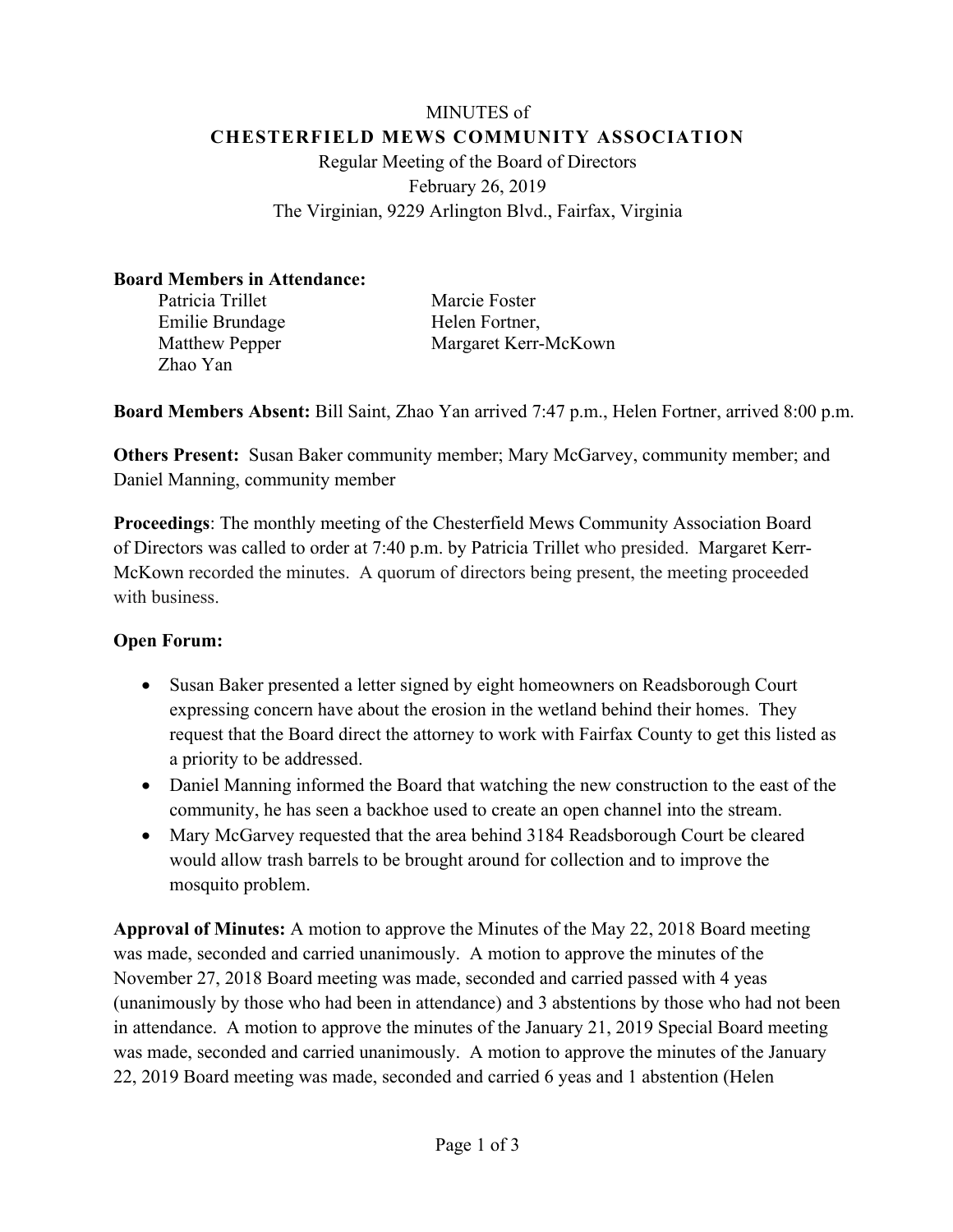#### **Board of Directors Meeting Minutes**

Fortner). A motion to approve the minutes of the February 12, 2019 Board meeting was made, seconded and carried 6 yeas and 2 abstentions (Helen Fortner and Zhao Yan).

# **Treasurer's Report:** Helen Fortner reported:

# *1. Dues:*

- Current delinquency amounts to \$85.71. This is the result of three \$25.00 late fees and a couple of payments that were short of the increased dues for the second half of the year.
- One community member was late paying the HOA dues and paid the late fee (\$25.00). Helen Fortner explained how this tardiness was a result of circumstances beyond the homeowner's control and made a motion that the late fee be refunded. The motion was seconded and carried unanimously.
- *2. Audit Contract Proposal:* The audit firm of Daly, Hammad & Associates has provided excellent service in the past and their proposal includes a very reasonable inflation rate over the next years. Helen Fortner made a motion that the community accept their proposal for another three years. The motion was seconded and passed unanimously.
- *3. Financial Statements:* Financial statements were presented and discussed by the Board.
- *4. Payment Approvals:* A motion to reimburse Marcie Foster \$95.15 spent on the January newsletter and communication to the community regarding the change trash collection situation was made, seconded and carried 6 yeas and 1 abstention (Marcie Foster).

# **Committee and Work Area Reports:**

- *1. Architectural Control Committee (ACC):* Margaret Kerr-McKown made a motion that Ernie Keiser be approached to join the recently reconfigured ACC. Matthew Pepper seconded and the motion passed by a vote of 6 and one abstention (Helen Fortner).
- *2. Paving Working Group:* Following discussion of the proposals received in response to the Request for Proposal (RFP) sent to invite engineering firms to prepare a detailed, technical Scope of Work for use in asking for contractor bids to carry out the pending repair, resurfacing, and repainting and marking of the roads, curbs, sidewalks, and parking areas within the community, including areas of concern in the Scope of Work; Matthew Pepper made a motion to accept the proposal from the firm J2 to prepare a technical Scope of Work for a RPF to be used in inviting paving contractors to bid on the work described above for the sum of \$8,080. The motion was seconded and passed unanimously.